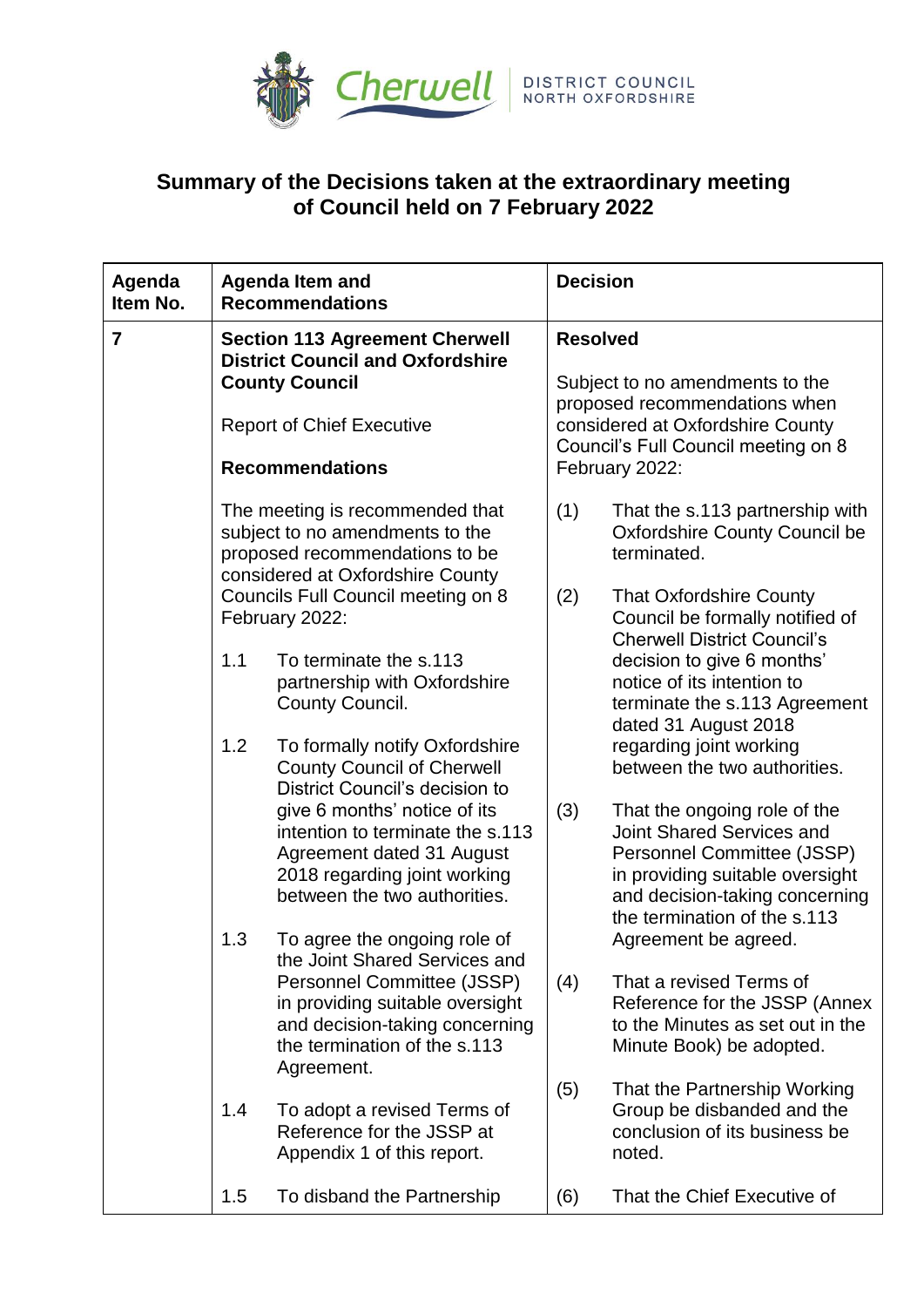| Agenda<br>Item No. | <b>Agenda Item and Recommendations</b>                                                                                                                                                                                  | <b>Decision</b>                                                                                                                                                                                            |  |
|--------------------|-------------------------------------------------------------------------------------------------------------------------------------------------------------------------------------------------------------------------|------------------------------------------------------------------------------------------------------------------------------------------------------------------------------------------------------------|--|
|                    | Working Group and note the<br>conclusion of its business.<br>1.6<br>To instruct the Chief Executive<br>of Cherwell District Council<br>subject to Council agreeing<br>Recommendation 1.1 to work                        | <b>Cherwell District Council be</b><br>instructed to work alongside<br><b>Oxfordshire County Council</b><br>officers to establish a Joint<br><b>Officer Transition Working</b><br>Group                    |  |
|                    | alongside Oxfordshire County<br>Council officers to establish a<br><b>Joint Officer Transition Working</b><br>Group                                                                                                     | (7)<br>That the Financial Principles for<br>the termination of the s.113<br>Agreement (annex to the<br>Minutes as set out in the<br>Minute Book) be adopted.                                               |  |
|                    | 1.7<br>To adopt the Financial<br>Principles for the termination of<br>the s.113 Agreement as set out<br>at paragraph 3.31 of this report.                                                                               | That amendments to the<br>(8)<br>existing dispute resolution<br>process as set out in the Annex<br>to the Minutes (as set out in the                                                                       |  |
|                    | 1.8<br>To agree amendments to the<br>existing dispute resolution<br>process as set out at<br>paragraph 3.10 of this report.                                                                                             | Minute Book) be agreed.<br>(9)<br>That the Monitoring Officer be<br>requested to undertake a<br>review of the existing Scheme                                                                              |  |
|                    | 1.9<br>To request that the Monitoring<br>Officer undertakes a review of<br>the existing Scheme of<br>Delegation to ensure that<br>decision making is both                                                               | of Delegation to ensure that<br>decision making is both<br>effective and efficient.<br>(10)<br>That responsibility be                                                                                      |  |
|                    | effective and efficient.<br>To delegate responsibility to<br>1.10<br>the Monitoring Officer to<br>undertake amendments to the<br>Council's Constitution to reflect<br>the resolutions arising from this                 | delegated to the Monitoring<br>Officer to undertake<br>amendments to the Council's<br>Constitution to reflect the<br>resolutions arising from this<br>report to Council.                                   |  |
|                    | report to Council.<br>To agree to keep the best<br>1.11<br>interests of its mutual residents<br>at the centre of its decision<br>making, endeavouring to<br>ensure that such actions will<br>not be to their detriment. | (11)<br>That it be agreed to keep the<br>best interests of its mutual<br>residents at the centre of its<br>decision making, endeavouring<br>to ensure that such actions will<br>not be to their detriment. |  |
| 8                  | <b>Appointment of Interim Monitoring</b><br><b>Officer</b>                                                                                                                                                              | <b>Resolved</b>                                                                                                                                                                                            |  |
|                    | <b>Report of Chief Executive</b><br><b>Recommendations</b>                                                                                                                                                              | (1)<br>That Shahin Ismail be<br>appointed as the Council's<br>Monitoring Officer on an interim<br>basis with effect from 9                                                                                 |  |
|                    |                                                                                                                                                                                                                         | February 2022.                                                                                                                                                                                             |  |